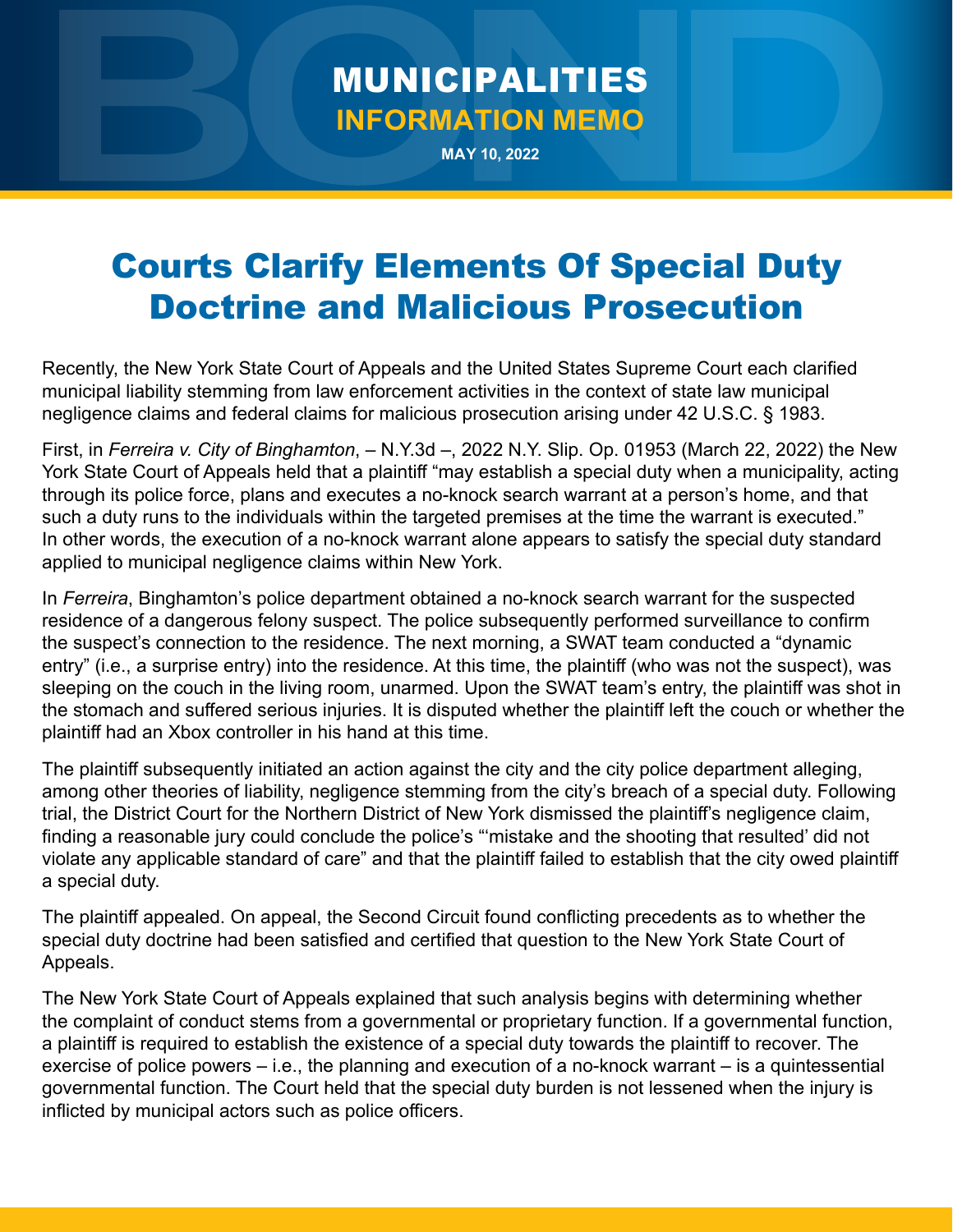The Court also held that "when police plan and execute a no-knock search warrant, they effectively take control of the targeted premises, knowingly creating an unpredictable and potentially dangerous condition at a particular premises." Further, "[t]he execution of a no-knock warrant is a charged and volatile situation undertaken at the direction and supervision of municipal actors, who plan and execute the warrant and who can reasonably foresee the steps to avoid many of the risks occasioned by uncertain reactions to chaotic events when the police forcefully cross the threshold of someone's home." In such circumstances, "the Court concluded the police take positive control of a known and dangerous condition, creating a special duty under the third situation recognized by this Court."

In sum, the execution of no-knock warrants may lead to greater liability towards municipalities as the special duty doctrine appears to be satisfied in most, if not all instances where no-knock warrants are executed.

Next, in *Thompson v. Clark*, 142 S. Ct. 1332 (April 4, 2022), the United States Supreme Court clarified the necessary elements for a malicious prosecution claim by rejecting the requirement established by the Second Circuit and other federal courts of appeal that a plaintiff demonstrate an affirmative indication of innocence to present such a claim.

In *Thompson*, EMTs and police officers removed the plaintiff's one-week-old daughter from the plaintiff's apartment after the plaintiff's sister-in-law falsely reported the plaintiff was sexually abusing his daughter. When the police arrived at the plaintiff's residence, the plaintiff advised they could not enter without a warrant. Ignoring plaintiff's refusal, police entered the apartment and handcuffed the plaintiff. The police subsequently charged the plaintiff with obstructing governmental administration and resisting arrest. Prior to trial, the prosecution moved to dismiss these charges without explaining why they sought to dismiss the charges, and the judge, in turn, dismissed the case without any explanation as to why the case was being dismissed.

The plaintiff subsequently sued the police officers for, among other theories of liability, malicious prosecution under the Fourth Amendment pursuant to 42 U.S.C. § 1983. Within the Second Circuit, to prevail on such a claim, the plaintiff had to establish his criminal prosecution ended "with some affirmative indication of his innocence." Because neither the prosecution nor the judge in his criminal action explained why the criminal charges were dismissed, the plaintiff could not meet this test and, accordingly, the Second Circuit dismissed plaintiff's malicious prosecution claim.

The Supreme Court rejected the Second Circuit's analysis and reinstated the plaintiff's claim for malicious prosecution. The Supreme Court held that a malicious prosecution claim under the Fourth Amendment is comprised of three elements: "(i) the suit or proceeding was 'instituted without any probable cause'; (ii) the 'motive in instituting' the suit 'was malicious,' … and (iii) the prosecution 'terminated in the acquittal or discharge of the accused,'" i.e., "a favorable termination of the underlying criminal prosecution."

The question, however, was whether a favorable termination results from the mere dismissal of criminal proceedings, or whether a favorable termination requires something more, such as an affirmative indication of innocence. To resolve this dispute, the Supreme Court looked to the law surrounding malicious prosecution as it exited in 1871 – the year 42 U.S.C. § 1983 came into existence. At that time, there appeared near unanimity that the dismissal of criminal charges satisfied the favorable termination element. As a result, "a plaintiff could maintain a malicious prosecution claim when, for example, the prosecutor abandoned the criminal case or the court dismissed the case